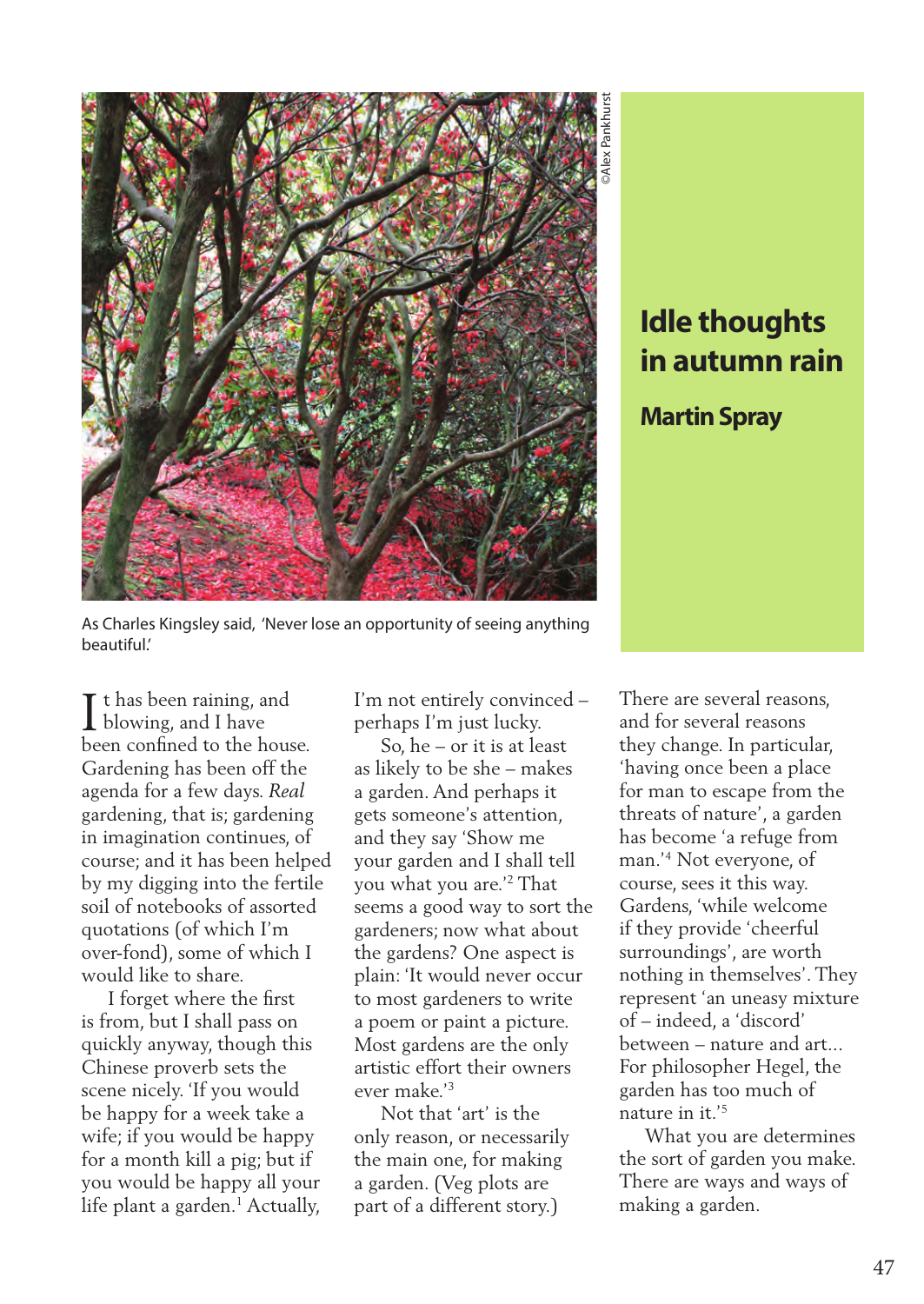Not the least influence is culture; for instance, 'while the English speak of 'planting' a garden, the Chinese 'build' one.'6 Part of this dichotomy depends on your attitude to the garden's plants (assuming it's a planty garden, which it might not be, and not a veg plot), which – as this journal shows well – can vary considerably. Typically, 'a European will say "That is where I wish to plant that tree", but a Japanese may say "That is where this tree wishes to be."'7

 But cultures can develop rather fixed ideas. 'It will probably be agreed that the most desirable gardens are those which contain the largest possible number of charming pictures.'8 Ji Cheng, in *The craft of gardens* (1630s), suggests that 'the view [out] should include a watery expanse of many acres and contain the changing brilliance of the four seasons.' But few of us have that luxury.

 Let's explore trees a bit further. Like gardens and gardeners, they come in a wide range of guises. 'The tree which moves some to tears of joy is in the eyes of others only a green thing that stands in the way.'9

 Space for big trees is in short supply these days, but in the early 19th century one gentleman clearly had sufficient room: 'His greatest pleasure was to sit out of doors of an evening in sight of the grand old trees in

his park, and before going in he would walk round to visit them, one by one, and whisper a good night.'10 He was undoubtedly not the only person to regard trees as special.

 We are lucky: we have the choice of thousands of species and varieties – though, alas, they don't include those Sir John Mandeville said he came across on his way to Cathay: "Every day at sun rising, the small trees begin to grow, and they grow till mid-day, and bear fruit. And after mid-day they decrease and enter again into the earth."11 That was some plant!

 Even so, we are spoilt for choice, or confounded by mistaken choices, and not just of trees: when one looks at some herbaceous plant groups, despair is the best reaction. For example, *The Plant Finder* has 18 pages of *Narcissus*; of the mints, 'there are only ten species recognised from Europe, but in the *Index Kewensis* the names of over 900 species and hybrids are listed. The majority ... are worthless.'12 Or think of the tens of thousands of *Hemerocallis* 'recognised' in the USA.

 Any of these plants might be important, if only to a gardener: 'To me the meanest flower that blows can give / Thoughts that lie too deep for tears.'13 Some people are less than enthusiastic: 'Who will not be made sick by the mere name of these rank and leafy weeds?'14

(And that's *Physalis* sorted!) What ought one to make of a group of shrubs met with in so many of our gardens? 'The cotoneasters are useful in the garden to give the blackbirds somewhere to nest, and I flatly refuse to waste any more of my life attempting to write interesting descriptions of them.'15 It's true, 'There is I know not what great difference / Between the vulgar and the noble seed.'16

 For good or ill, I have a few *Cotoneaster* species, and I admit that on warm mornings in early summer, *C. horizontalis* is one of my favourite plants when I have a garden breakfast with a riotous orchestra of humble bees, hive bees, flies in variety, wasps, and an occasional butterfly sipping nectar from the bush. (Sweet scent – but aesthetically challenged.)

 For most ornamental gardeners (nice term!), it is without doubt the flower that is a plant's *raison d'être*: 'Flowers have come! / to refresh / and delight you'; however, nothing lasts: 'Yesterday it flowered. / Today it withers.'17 Yet, in a garden with a good diversity of types of plant, 'it is a pleasure / when, rising in the morning, / I go outside and / find a flower that was not there yesterday.'18 Yes, flowers are an enormous, unique, pleasure – even when they have said good-bye to the plant that bore them. 'In the wind that blew last night, / Peach blossoms fell, scattered